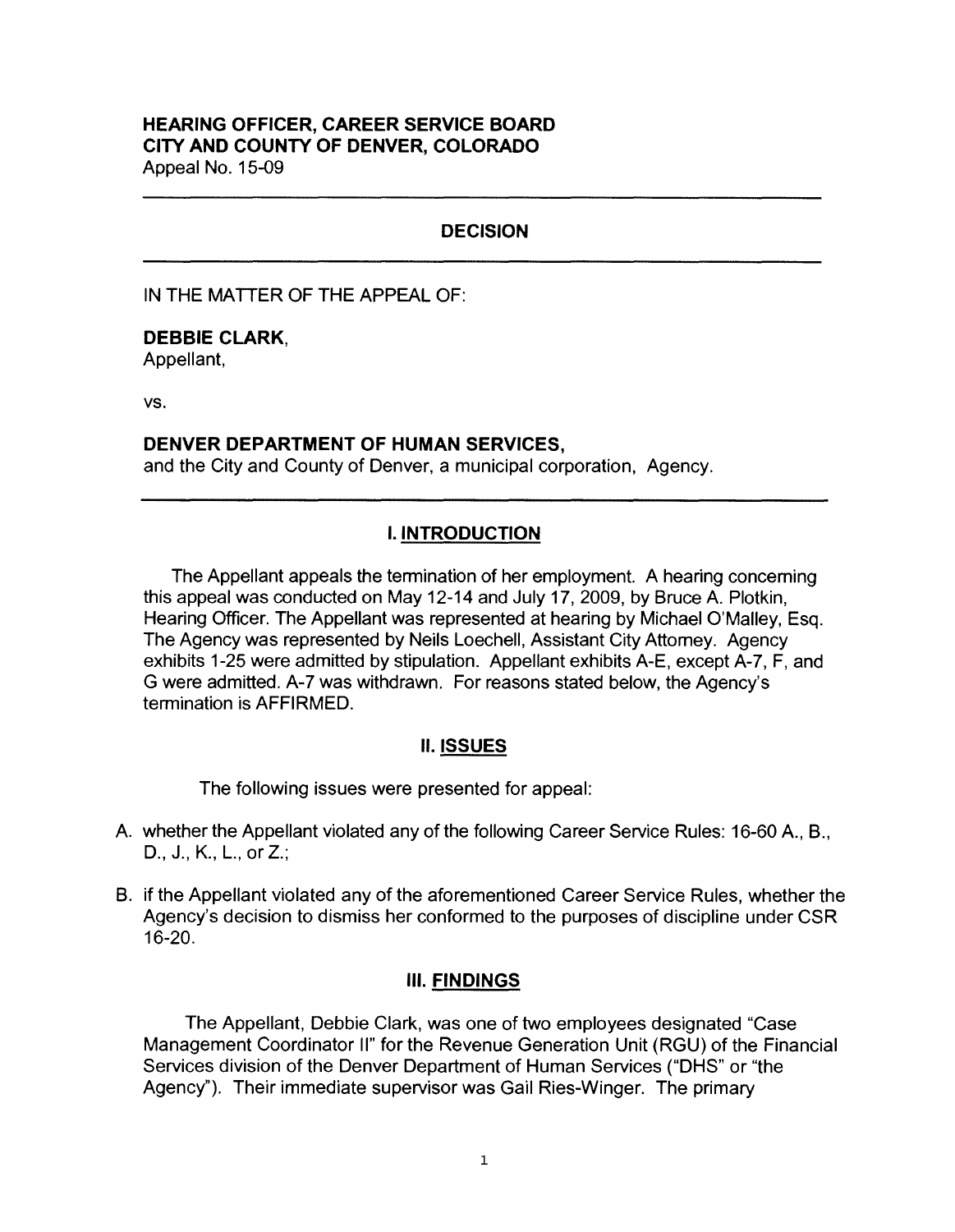responsibilities of a Case Management Coordinator 11 in the RGU are first to obtain supplemental security income (SSI) benefits for children in DHS custody, then to insure the uninterrupted flow of funds continues. The Appellant was assigned to her unit in 2006, and shared her duties with her co-worker, Sheila Genner.

Due to the inherent low-income status of these clients, the failure to procure or continue timely benefits carries grave consequences to the recipient children. [See, e.g. Exhibit 15-10]. Therefore, timely and accurate processing of cases is a critical, core function for the Appellant's section. Moreover, if the Department is out of compliance with the SSA timeline requirements, the SSA could suspend its relationship with the Agency as representative payee for the children in its care. It could take months to reestablish the flow of funds to the family for basic needs of the child. If one Case Management Coordinator fails her duties, the others are hardpressed to pick up the slack. For all these reasons, Case Management Coordinators are required to log all contacts pertaining to obtaining benefits in a journal called the Record of Contacts, or ROC, for each client in order to insure the initiation and subsequent flow of money for at-risk children continues uninterrupted. [7/17/09 Sorenson testimony 10:45:41].

In October 2007, the Appellant's supervisor, Gail Ries-Winger, placed the Appellant on a Performance Improvement Plan (PIP) to address attendance and performance failures culminating in a performance review rating of "needs improvement." [Exhibit 3-12 et seq.]. Ries-Winger gave the Appellant detailed daily assignments to complete under her PIP. [Exhibit 9; Exhibit 21]. During the PIP period Ries-Winger met daily or even multiple times daily with the Appellant in order to go over the daily assignments, explain what was required to complete her assignment, and to answer any questions the Appellant might have about any part of any assignment. Ries-Winger provided written follow-up to the Appellant about their meetings. [see, e.g. Exhibit 15]. The PIP required a 95% completion rate. The PIP was continued in March 2008 and again in August 2008. The Appellant's performance compliance was 65% in March, 39% in April, 64% in May, 79% in June, 52% in July, 67 % in August, 67% in September, 64% in October, 72% in November, and 86% in December 2008. [Exhibit 24; Exhibit 2-5, 2-6]. For her annual review (PEPR) for 2007-2008 the Appellant received a "needs improvement" rating. The Appellant was on Family Medical Leave on August 28-29, 2008 and again October 7 through October 10, 2008.

The Agency convened a pre-disciplinary meeting on January 29, 2009. The Appellant appeared with her union representative. Both made statements during the meeting, and provided a binder with copies of assignments and emails.

The Agency served its notice of termination to the Appellant on February 20, 2009. The Appellant filed her appeal timely, on February 27, 2009.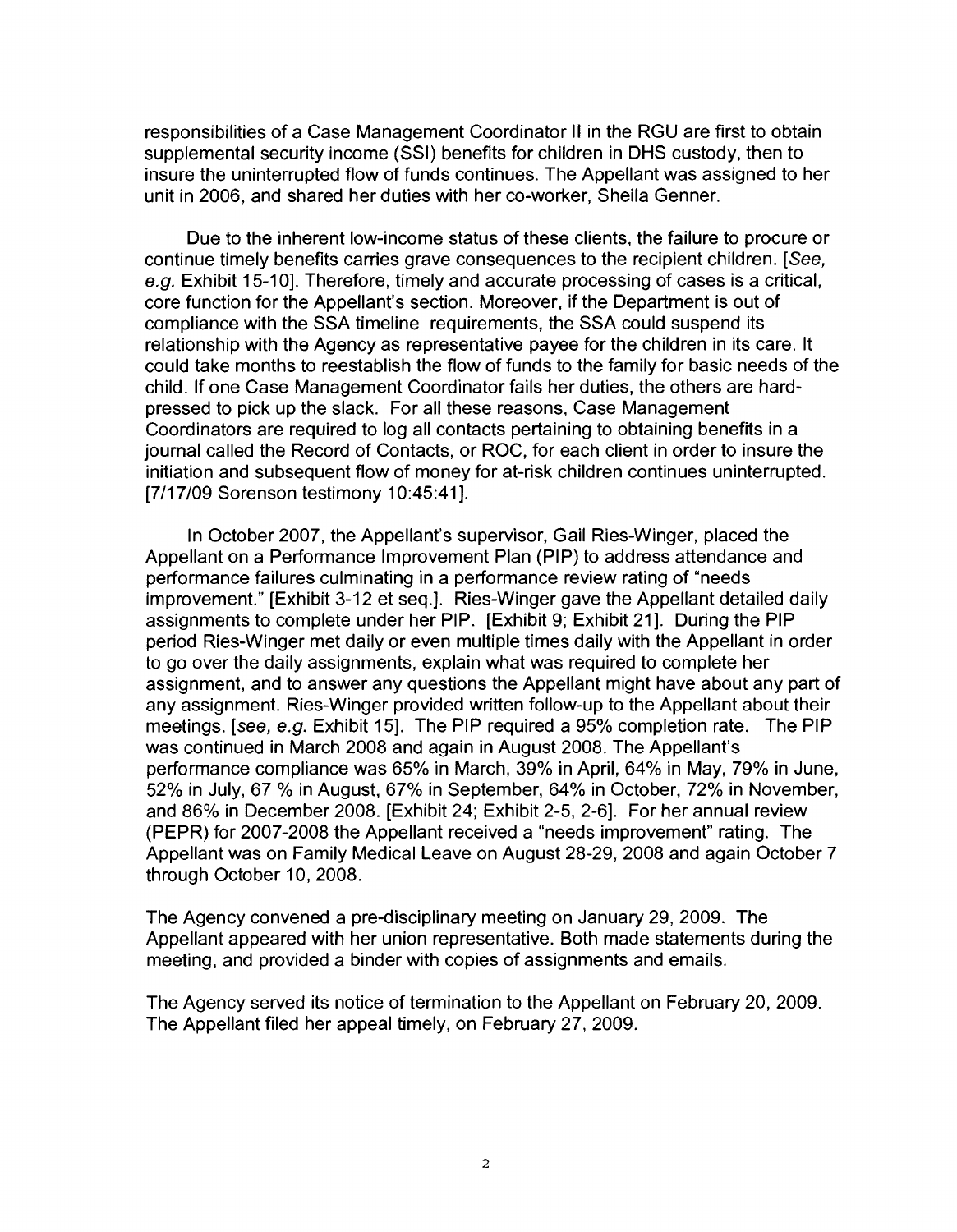# **IV. ANALYSIS**

# **A. Jurisdiction and Review**

Jurisdiction is proper under CSR §19-10 A. 1. a., as a direct appeal of a dismissal. I am required to conduct a de novo review, meaning to consider all the evidence as though no previous action had been taken. Turner v. Rossmiller, 532 P.2d 751 (Colo. App. 1975).

# **B. Burden and Standard of Proof**

The Agency retains the burden of persuasion, throughout the case, to prove the Appellant violated one or more cited sections of the Career Service Rules, and to prove its decision to terminate the Appellant's employment complied with CSR 16- 20. The standard by which the Agency must prove each alleged violation is a preponderance of the evidence.

## **C. Career Service Rule Violations**

# **1. CSR 16-60 A. Neglect of duty.**

A violation under CSR 16-60 A, is sustained where an employee neglects to perform a job duty which the employee knows he or she is supposed to perform. In re Rogers, CSB 25-08 A. (7/16/09). The Appellant replied there were circumstances beyond her control which prevented the timely completion of her assignments, and would, inferably, negate a finding of neglect. See In re Mestas et al., CSA 64-07, 61-07, 62-07, 67-07, 21 (5/30/08). The instances of neglect cited by the Agency, and the Appellant's responses follow.

1. Timeliness of PIP assignments. The Appellant was required to meet two critical time requirements: to complete her PIP tasks timely at a 95% rate; and to ensure clients received needed benefits accurately 90% of the time. [Exhibits 3-20; 16-10; Ries-Winger testimony]. In addition, she was required to respond to customer requests within 48 hours 90% of the time. [Exhibit 3-14]. The Agency found that, during the PIP period from August to December 2008, the Appellant failed to submit 63 daily tasks timely, based upon its calculation that each task required an average of four days to complete 95% of her daily tasks. [Ries-Winger testimony; Exhibit 3-4; Exhibit 23]. The Agency found the Appellant was compliant with only 67% in August, 42% in September, 64% in October, 72% in November, and 86% in December 2008. [Exhibit 3]. The Agency alleged the Appellant either initiated cases late, too close to the deadline to complete timely, or failed to follow up as required. [Exhibit 3, pp.6-7]. During the same period during which the Agency claimed the Appellant failed to meet her deadlines, the Appellant's coworker, Genner, met the same deadlines, carrying a similar or greater number of cases.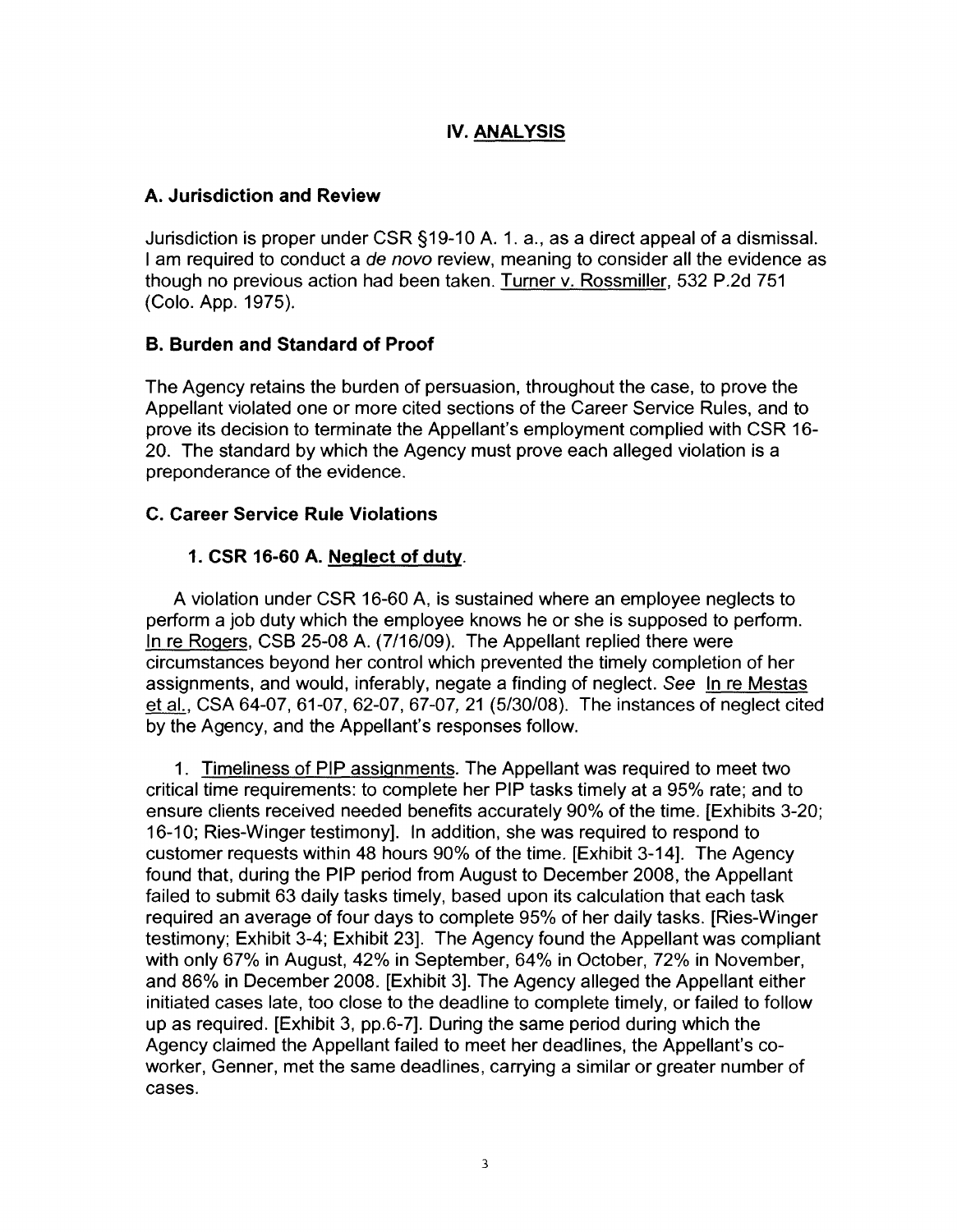In response, the Appellant claimed nine reasons that 63 of her PIP assignments between August and December were submitted late or not at all: the required information was unavailable as the Appellant was waiting for information from a case worker or client; her supervisor failed to give credit for some cases she submitted timely; the required information was unavailable as the Appellant was waiting for information from a case worker; SSA offices were unavailable to provide information during their move; some PIP due dates occurred during her FMLA leave; Ries-Winger told her to work on a "held-check" project, so that her normal assignments were left unattended; the Agency failed to grant the Appellant needed long-distance phone access to complete some tasks timely; the Agency failed to train her adequately; the time to submit required assignments was unrealistically short; and the Agency failed to provide computer access necessary to complete some tasks [Appellant's pre-hearing statement p.2].

a. Unavailability of information. The Agency conceded sometimes a case worker would not provide necessary information in a timely-enough manner for a the Appellant to complete her tasks timely. However, the matter does not end there. On Jun 4, 2008, Ries-Winger specifically instructed the Appellant to document the lack of response and, after five days, to email the case worker's supervisor and her (Ries-Winger). [Exhibits 15-7, 16-1]. Thus, the Appellant's claim, that her tardy submission was caused by a case worker failing to respond are not excused by that claim after June 4, 2008 without documentation which substantiates an escalation of the case.<sup>1</sup> As for the failure of clients to respond, the Appellant failed to inform her supervisor, or to continue to acquire the necessary information after only one or two attempts. For these reasons, the Appellant's claim fails.

b. Failure to credit Appellant's tasks. The Appellant claimed even when she completed tasks on time, Ries-Winger did not always give her credit for an on-time completion under her PIP. The Agency successfully rebutted this contention. At latest, in May 2008, Ries-Winger notified the Appellant that completion would be counted only when the Appellant placed daily assignments in her (Ries-Winger's) inbox. [Exhibit 15-6; 15-8]. The Appellant continued to submit many assignments late after that notification. Id.

c. FMLA and other leave. The Appellant was absent on Family Medical Leave Act leave (FMLA leave) August 28 and 29<sup>th</sup> and again from October 7 through October 10. She claimed she was absent on approved FMLA leave, or other leave, when 20 of her tasks were due. $<sup>2</sup>$  The Appellant failed, however, to</sup>

<sup>&</sup>lt;sup>1</sup> Waiting for Social Worker: SD assigned 8/11/08, due 8/23/08, submitted 9/11/08; GK assigned 8/18/08, due 8/29/08, submitted 9/25/08; VG assigned 11/12/08, due 11/17/08, submitted 11/18/08; MJ assigned 8/22/08, due 8/29/08, submitted 10/16/08; EC assigned 8/22/08, due 9/12/08, submitted 10/1/08; GH assigned 8/22/08, due 9/12/08, submitted 9/30/08; KB assigned 11/10/08, due 11/18/08, submitted 9/23/08; IC assigned 11/10/08, due 11/20/08, submitted 12/2/08; AH assigned 12/1/08, due 12/16/08, submitted 12/17/08; AG assigned 11/10/08, due 11/18/08, submitted 11/19/08; JC assigned 11/10/08, due 11/18/08, never submitted; KG assigned 11/14/08, due 11/24/08, submitted I 1/25/08; *TC* assigned I I /19/08, due 12/4/08, never submitted.

<sup>2</sup>**FMLA or other leave (see "Appellant's Submission, dated July 15, 2009):** NH assigned 8/18/08, due 8/28/08,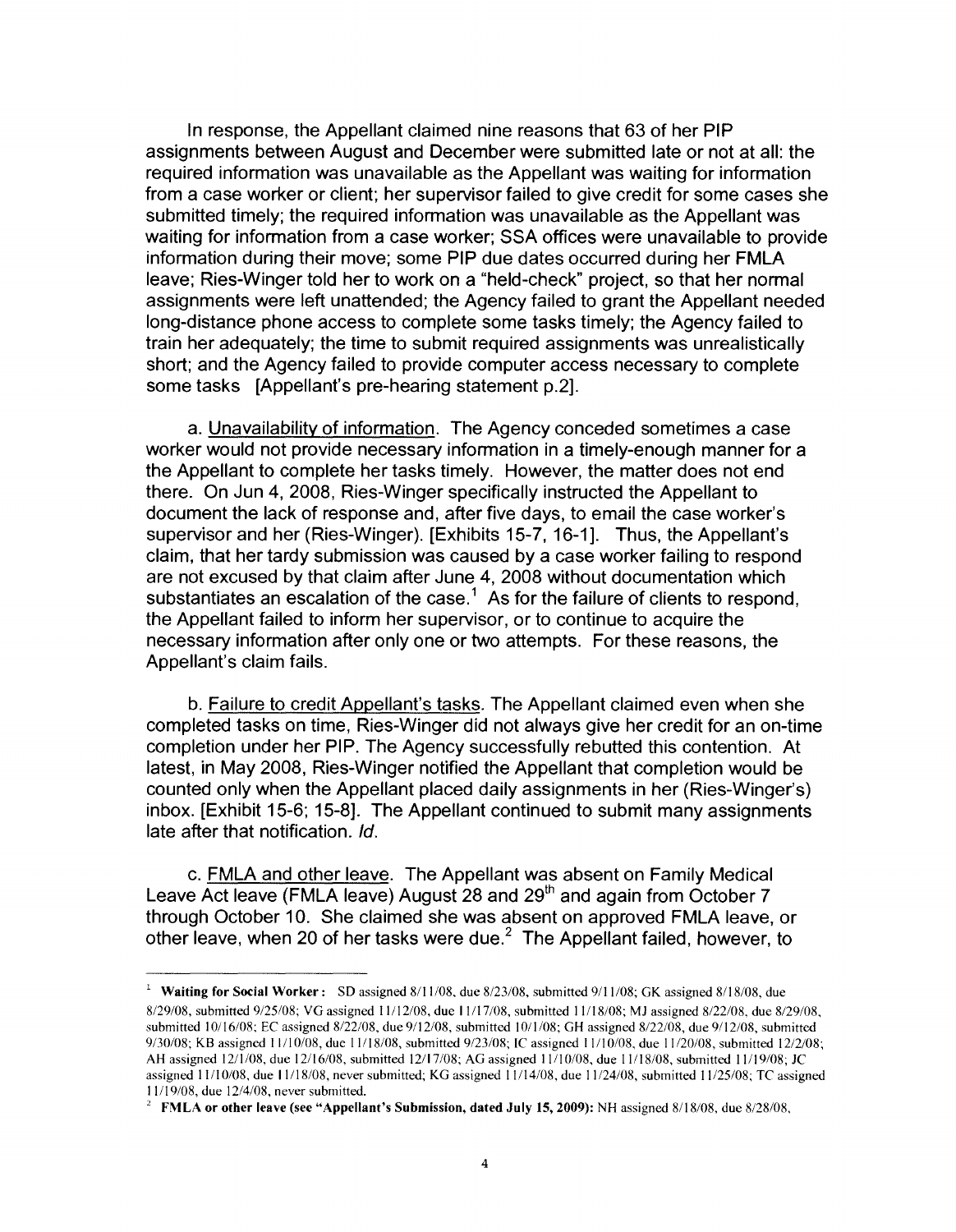rebut Ries-Winger's response that the Appellant had time, either before or after her leave, to complete her tasks timely but failed to do so.<sup>3</sup> [Exhibit 3-6; Ries-Winger] testimony]; nor did the Appellant complain to Ries-Winger that she had inadequate time to complete assignments after her return from FMLA. For these reasons, this Appellant claim also fails.

#### d. Held-check list project. [Exhibit 11].

Ries-Winger instructed the Appellant and her co-worker to give priority to catch up on a project known as the held-check list, [Exhibit F], from August 19 through September 5, 2008. [5/13/09 Ries-Winger 9:16:14]. She did not tell the Appellant to cease working on her other duties, [5/13/09 Ries-Winger testimony 9: 16: 14; 5/14/09 Ries-Winger testimony 12:07:29], yet the Appellant claimed she failed to complete eight of the 63 late cases on time $4$  due to Ries-Winger's instruction to ignore daily duties in favor of catching up on the held-check list. Ries-Winger adamantly rejected having given such an instruction. In light of Ries-Winger's keen interest in having the Appellant catch up and stay current with all her duties, and her keen awareness of the dire consequences for untimely assignment completion, it is unlikely Ries-Winger would permit the Appellant to ignore her other duties. Finally, the Appellant admitted this claim could not justify her delay in submitting cases after September 5. This claim also fails.

e. The SSA move. Here, the Appellant stated the Social Security Administration Offices closed on September 8, 2008 to move their offices and phone communication was poor or non-existent for about two to three weeks. [5/12/09 Appellant testimony 11 :36:30]. As a result, the Appellant claimed she was not at fault for submitting twelve assignments late between August and December  $2008<sup>5</sup>$  Genner also found it difficult to reach the SSA by phone for a couple weeks

submitted 9/19/08; AE assigned 8/18/08, due 8/28/08, submitted 9/17/08; SD assigned 8/11/08, due 8/28 submitted 9/11; DG assigned 8/1//08, due 8/28/08, submitted 9/16/08; LB assigned 8/21/08, due 8/29/08, submitted 9/12; CD assigned 8/21/08, due 8/29/08, submitted 9/11; SG assigned 8/21/08, due 9/8/08, submitted 9/19/08; JA assigned 10/1/08, due I 0/8/08, submitted I 0/15/08; AB assigned I 0/2/08, due I 0/13/08, submitted 2/11/09; MA assigned !0/1/08, due I 0/6/08, submitted 10/15/08; KJ assigned 10/1/08, due 10/10/08, submitted 10/21/08; JA assigned 10/1/08, due 10/8/08, submitted 10/15/08; JH assigned 10/2/08, due 10/13/08, submitted 10/23/08; JG assigned 10/2/08, due 10/13/08, submitted 10/20/08; IC assigned 11/10/08, due 11/20/08, submitted 12/02/08; KB assigned 11/10/08, due 11/18/08, submitted 11 /19/08; RG assigned l I /I0/08, due I 1/17/08, submitted 11 /18/08; AG assigned I 1/10/08, due 11 /18/08, submitted 11/19/08; VG assigned 11/12/08, due 11/17/08, submitted 11/18/08; CL assigned 11/12/08, due I 1/19/08, submitted 11/20/08.

<sup>&</sup>lt;sup>3</sup> The Appellant was on FMLA leave August 28 and 29, 2008, and again from October 7 through October 10, 2008. During that time, the NH case was assigned 8/18/08, due 8/28/08, but not submitted until 9/21/08; AE was assigned 8/18/08, due 8/28/08, and submitted 9/17/08; JB was assigned 8/11 /08, due 8/28/08, and submitted 9/19/08; WH was assigned 8/11/08, due, 8/28/08 and submitted 9/17/08; AL was assigned 8/18/08, due 8/29/08 and submitted 9/19/08; KJ was assigned  $10/1/08$ , due  $10/10/08$  and submitted  $10/21/08$ ; JA was assigned  $10/1/08$ , due  $10/8/08$  and submitted 10/15/08; JG was assigned 10/2/08, due 10/13/08 and submitted 10/20/08.

<sup>4</sup>**Held Check List:** NH assigned 8/18/08, due 8/28/08, submitted 9/19/08; AE assigned 8/18/08, due 8/28/08, submitted 9/17/08; SD assigned 8/11/08, due 8/28 submitted 9/11; LB assigned 8/21/08, due 8/29/08, submitted 9/12; CD assigned 8/21/08, due 8/29/08, submitted 9/11; SG assigned 8/21/08, due 9/8/08, submitted 9/19/08; ML assigned 9/4/08, due 9/11/08, submitted 9/15/08; AC assigned 9/4/08, due 9/9/08, submitted 9/12/08.

<sup>5</sup>JB assigned 8/11/08, due 8/28/08, submitted 9/19/08; DB assigned 8/18/08, due 9/15/08, submitted 9/25/08; AL assigned 8/18/08, due 8/29/08, submitted 9/19/08; IK assigned 8/18/08, due 9/15/08, submitted 9/16/08; DG assigned 8/21/08, due 9/8/08, submitted 9/22/08; SG assigned 8/21 /08, due 9/8/08, submitted 9/19/08; KB assigned 8/22/08, due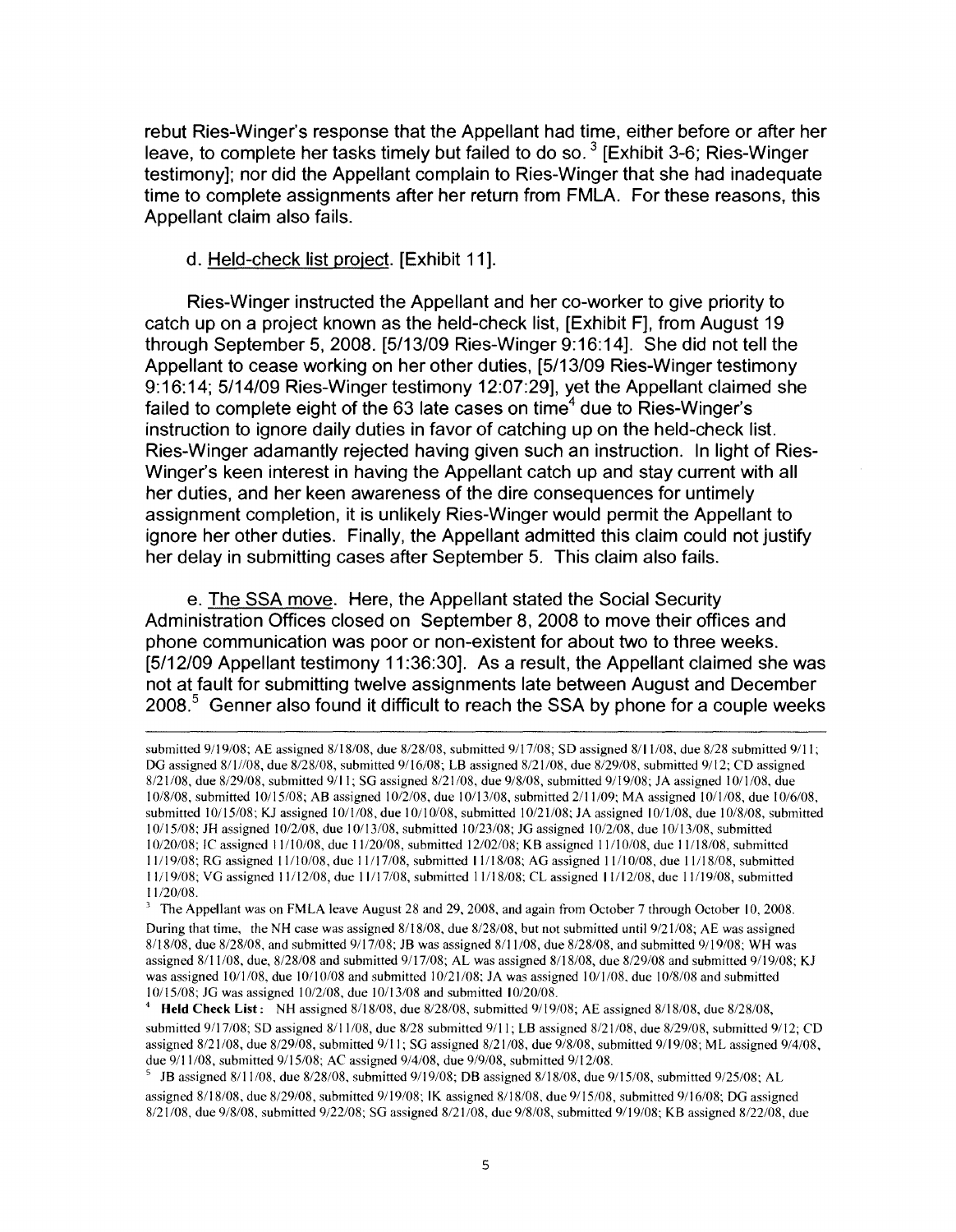after their move [7/17/09 Ries-Winger cross-exam 8:50:58]; however her daily assignments were not delayed for that reason as she simply walked upstairs in the same building to the SSA offices in order to obtain needed information, and achieved the required 95% completion rate for the same period as the Appellant following the SSA move. [5/14/09 Ries-Winger testimony 11 :54:07]. In at least one instance, the Appellant withdrew her claim that the SSA move was the reason for her delayed submission. [Id at 11:41:30]. In another instance, when pressed whether she actually tried to contact the SSA during the period in question, the Appellant was unsure, and acknowledged she probably would have marked her attempted contact with SSA. There was no such entry. [Id at 1 :04:15]. This Appellant claim also fails.

#### f. No long distance access.

The Appellant claimed she submitted some cases late because she was denied or otherwise did not have access to make necessary long-distance telephone calls. [see e.g. 5/13/09 Appellant cross-exam 9:43:40; 3:24:30]. In the only specific case referred to by the Appellant, the Agency established the case was assigned 8/21, but the first activity reported by the Appellant was 9/22/08. [Exhibit 21-358]. In addition, Ries-Winger responded with equal credibility that the Appellant could have long distance access simply by requesting it, and never denied the Appellant long-distance access. [5/14/09 Ries-Winger testimony 1 :58:33]. This Appellant claim also fails.

g. Lack of training. The Appellant claimed Genner and others were provided more extensive training. Her argument seems to derive from her absence from a one-day training attended by Genner and Ries-Winger. [7/17/09 Ries-Winger cross-exam 8:43:59]; Ries-Winger acknowledged the training was helpful. In response Ries-Winger testified the Appellant was not denied training, she was absent from work on the day the one-day seminar took place and the course was not subsequently offered. In addition Ries-Winger provided daily training for two weeks to the Appellant for the information she missed in the one-day seminar, provided daily during her PIP and was otherwise available to train and answer questions. [5/14/09 Ries-Winger testimony 11 :35:36; 7/17/09 Ries-Winger testimony 8:46:31]. The Appellant failed to prove, by a preponderance of the evidence that her deficiencies were caused by the Agency's failure to provide sufficient training.

In addition to the above, the Appellant admitted neglect. On November 13, 2008, during her PIP, the Appellant took cases from Ries-Winger's office without discussing the cases with her. [Exhibit 2-6]. The Appellant acknowledged she had the cases but explained (1) she simply did not have a chance to discuss the cases with Ries-Winger. Since the Appellant had daily meetings with Ries-Winger, this

<sup>9/12/08,</sup> submitted 9/23/08; JK assigned 9/2/08, due 9/17/08, submitted I 0/1/08; ML assigned 9/4/08, due 9/11/08, submitted 9/15/08; AC assigned 9/4/08, due 9/9/08, submitted 9/12/08; JG assigned 9/2/08, due 9/8/08, submitted 9/11/08; KG assigned 9/2/08, due 9/8/08, submitted 9/11/08.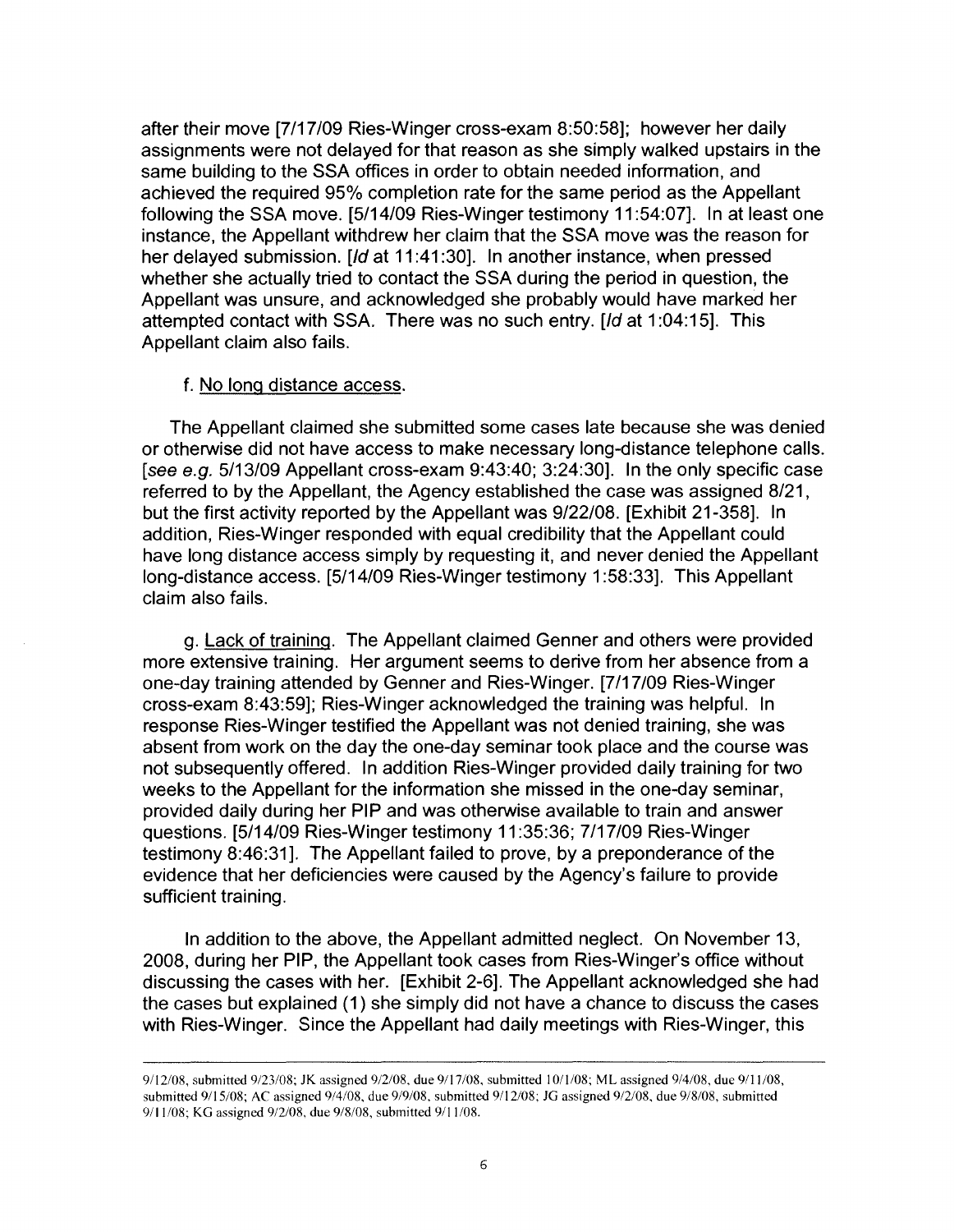explanation is without merit. (2) The Appellant also replied the children in those cases had left OHS care and therefore she was "waiting to see what happened with them" [Notice of Dismissal p.6].

The appellant also admitted she neglected the VG case, after she failed to submit it during the first assignment then again when it was reassigned 11/12, due 11 /17, and submitted 11 /18. [Exhibit 21-309; 5/12/09 Appellant cross-exam 4:39:31]. The Appellant also acknowledged she was aware of Ries-Winger's directives regarding the process to escalate a case where she was not receiving information required to complete her tasks. Despite the directive, the Appellant admitted she did not always follow up with a supervisor after five days, as required. [5/13/09 Appellant cross-exam 9:02:36]. In light of this admission, her claim that she did not want to create friction with the case workers, id, is without merit.

h. Unrealistic time to complete assignments. The Appellant complained her PIP duty to complete tasks within an average of four days 95% of the time was unrealistic. [Appellant testimony]. Her comparator, Genner completed the same, or greater number of similar tasks, facing the same difficulties as the Appellant, at a 97% success rate during a comparable rating period. [5/14/09 Ries-Winger testimony 12:05:45]. In addition, her excessive use of City's email system. infra. was further evidence the Appellant had sufficient time to complete her duties. [See also Exhibits 2-6, 2-7, 2-9, 2-10]. For these reasons, this Appellant claim also fails.

i. Lack of computer access. The Appellant claimed she was not given access to specialized agency programs that were necessary to perform her duties, in particular the CBMS system. [Appellant testimony]. The Agency conceded it is difficult, if not impossible to conduct the duties of a Case Management Coordinator II without such access. [Ries-Winger testimony; Allen testimony]. Ries-Winger, however, investigated the Appellant's claim and found that her access was automatically discontinued for lack of use. Moreover, access would have been granted upon the Appellant's request, and the Appellant failed to do so. [7/17/09 Vasquez testimony 9:48:31]. June Allen, the ultimate decision maker in dismissing the Appellant, denied it was likely the Appellant's computer access lapsed from some other reason than non-use. [7/17/09 Allen cross-exam 1:35:29]. This Appellant claim also fails.

The Appellant failed to establish, by a preponderance of the evidence, any of the nine reasons she submitted 63 cases late or not at all during the Agency's review of her PIP compliance. Therefore, the Agency established the Appellant violated CSR 16-60 A by a preponderance of the evidence.

### **2. CSR 16-60 B. Carelessness in performance of duties and responsibilities.**

While CSR 16-60 A) and CSR 16-60 8), share similar elements of proof, they are distinguished in that, under 16-60 B, it is the Appellant's acts (performance), rather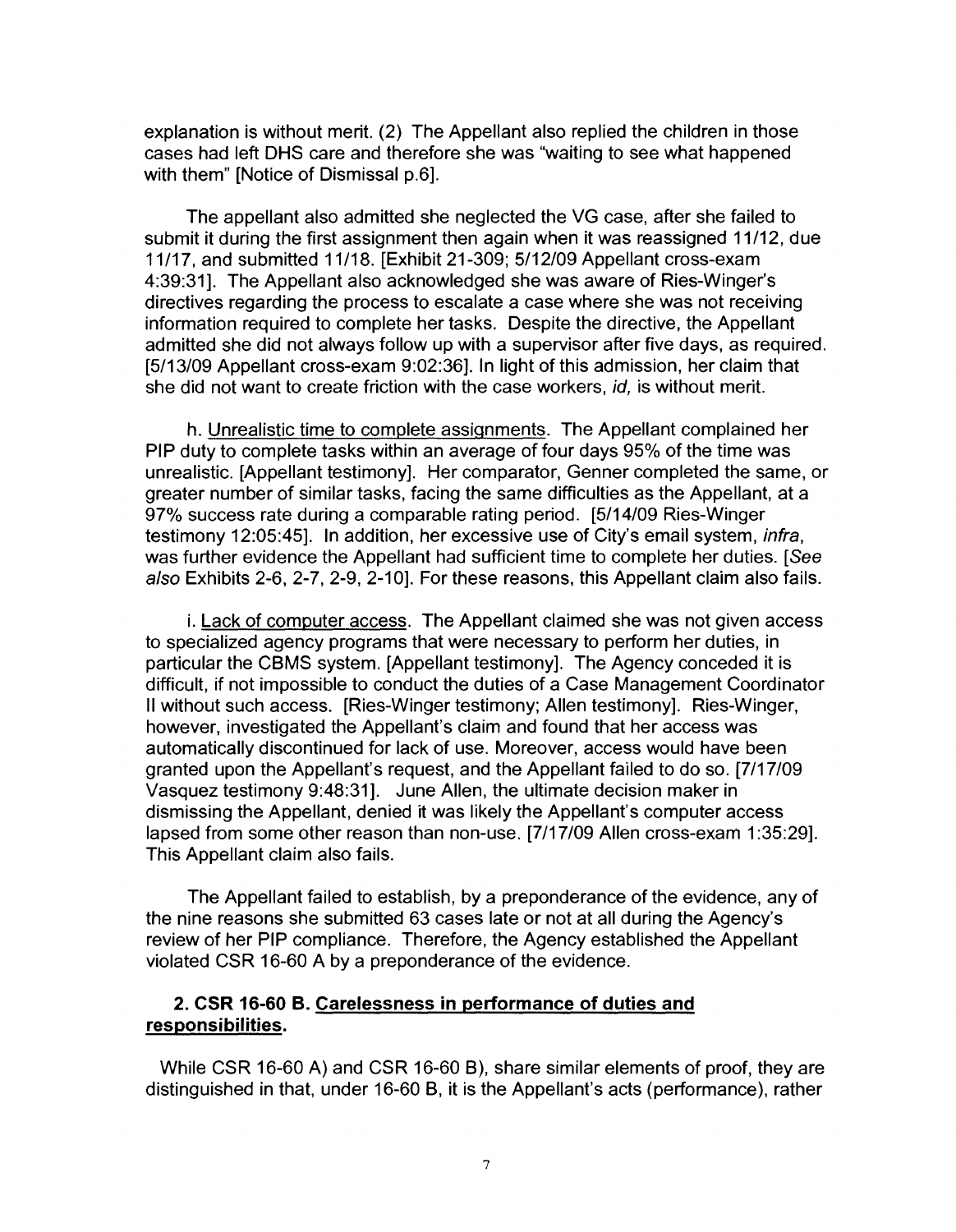than his omissions (neglect), which are reviewed. See In re Simpleman, CSA 31-06, 4-5 ( 10/20/06). Thus, a violation of this rule occurs for performing poorly, rather than neglecting to perform, an important duty. Assignments submitted late by the Appellant, rather than not at all, constituted careless fulfillment of her duties.

# **3. CSR 16-60 D. Unauthorized ... use of machines, or equipment of the City .. .including but not limited to the unauthorized use of the internet, email or telephones.**

The Agency conducted an investigation into the Appellant's use of email for September through December 2008. The Agency found the Appellant's use was excessive for that period and inappropriate as the subject of the emails involved "your relationship with your husband, another man and a woman with whom your husband was living with [sic]." [Exhibit 2-6]. The obvious issue created by the excessive use of the City's email during working hours is the Appellant's expressed inability to complete her work due to, as she claimed, an unrealistic time to complete her tasks. [Appellant testimony]. In addition, the Appellant appeared to acknowledge the aforementioned personal use of the City's email. [Exhibit 22]. While occasional personal use of the City's email and internet systems is contemplated, CSR 15-83, excessive use that interferes with performance is prohibited. Id.

The Appellant countered that the above personal use of email was not excessive and did not interfere with her duties. The Agency failed to provide information concerning the Appellant's personal use of the City's email of sufficient specificity to overcome the Appellant's rebuttal. This violation is therefore not proven by a preponderance of the evidence.

## **4. CSR 16-60 J. Failing to comply with the lawful orders of an authorized supervisor, or failing to do assigned work which the employee is capable of performing.**

A PIP that sets forth reasonable requirements by an authorized supervisor constitutes a lawful order. For reasons stated above, the Appellant failed to rebut the reasonableness of the daily PIP assignments. She did not dispute that Ries-Winger was a supervisor authorized to require her to submit to a PIP. Where, as here, an employee fails to meet her PIP requirements, she violates CSR 16-60 J.

**5. CSR 16-60 K. Failing to meet established standards of performance including either qualitative or quantitative standards. When citing this subsection a department or agency must describe the specific standard(s) the employee has failed to meet.** The Agency alleged the Appellant failed to meet the following specific standards contained in her 2008-2009 PEPR.<sup>6</sup>

<sup>&</sup>lt;sup>6</sup> The Agency specified the Appellant's September 2008-2009 PEPR; however it is apparent the 2007-2008 PEPR was intended since the Appellant was terminated before a September 2009 PEPR would issue, and the Agency attached the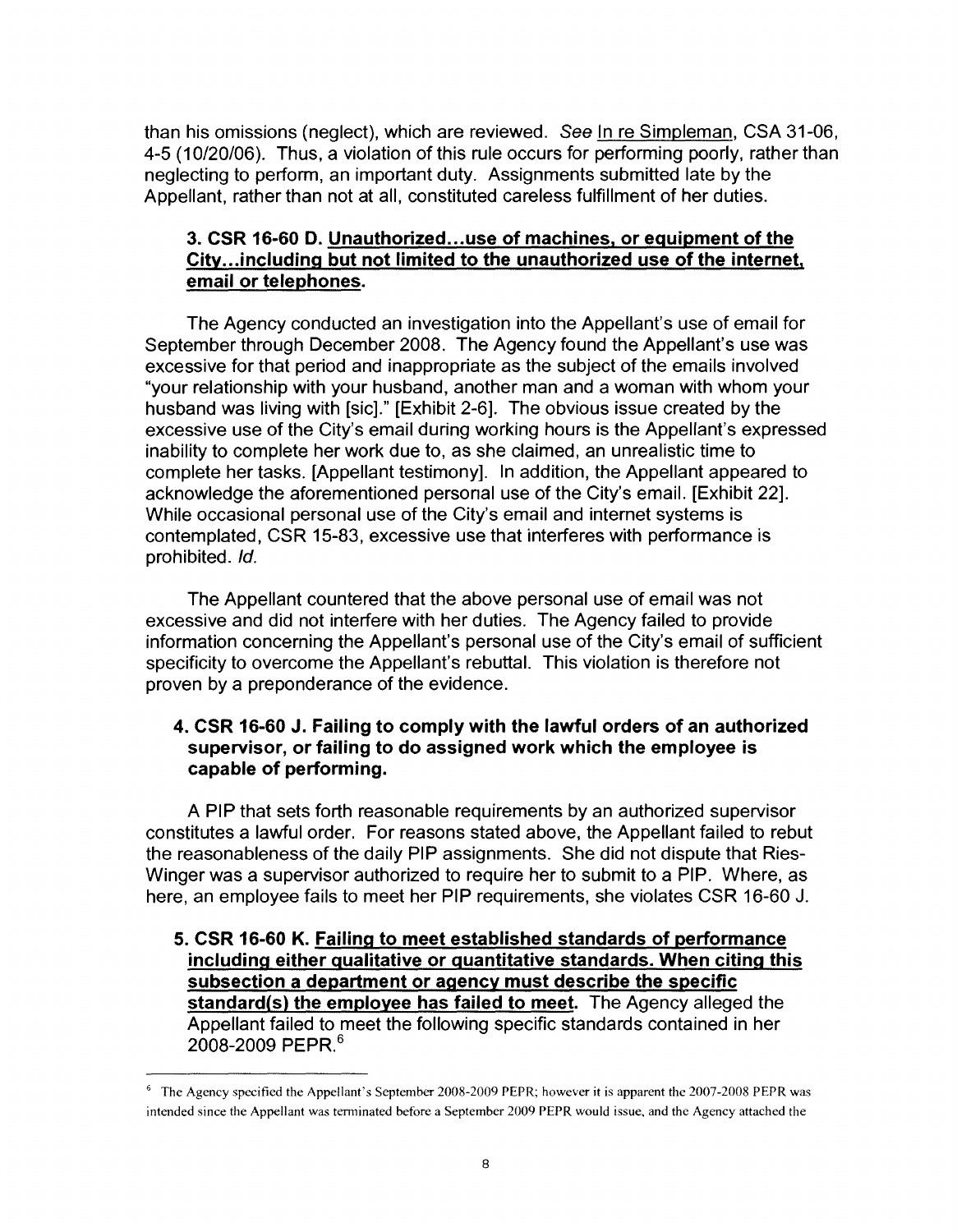a. Follow through on commitments in a timely manner. If unable to provide a resolution, still acknowledge the contact within 48 hours.

Social Workers complained the Appellant failed to respond to their inquiries. [Exhibit 2-9]. Alfred Afriyie is a Senior Case Worker at the Agency. He sent three unanswered emails to the Appellant asking her for the status of benefits in an urgent case to which she was assigned.<sup>7</sup> [7/17/09 Afriyie testimony 11:56:12; Exhibit 3-61, 3-62]. The Appellant stated she gave verbal updates to Afriyie when they would happen to meet in the hallway, but Afriyie was adamant the Appellant did not respond in a meaningful fashion to his repeated requests. [7/17/09 Afriyie testimony 11 :56:12]. The Appellant's failure to respond to Afriyie prompted him to contact his supervisor, Donald Etzel, for assistance. Etzel then sent an email to the Appellant's supervisor, Sorensen, to express his frustration over the Appellant's failure to respond. Etzel also testified other case workers had complained about the Appellant's lack of response. [7/17/09 Etzel testimony 11 :47:19]. Etzel's testimony was not rebutted. This evidence proves the Appellant violated CSR 16-60 K. by a preponderance of the evidence.

b. Take responsibility for creating and maintaining an environment in which all customers feel heard, valued and respected.

Ries-Winger commented the Appellant's customers complained she failed to respond timely to their requests for service. This allegation is addressed by the more specific standard defined immediately above.

c. Represent the Department in a positive and professional manner.

General standards such as this will not be analyzed where more specific violations are also alleged. Ries-Winger's oblique reference to this and other violations in the Appellant's PEPR were not directed toward this standard specifically enough to determine if this standard was violated. [Exhibit 3-14,3-15]. Consequently, no violation is found.

d. Contributes to the development, cohesion and productivity of the team. Standards: Consistently makes contributions to improve team performance; is counted on by other team members to get the job done.

Ries-Winger stated "Feedback from Debra's 360 survey reflects ... [s]he does not demonstrate teamwork and cooperation within her unit. She is also perceived as not pulling her own weight in the work unit." [Exhibit 3-16]. The Appellant did not rebut this evidence, and therefore a violation is proven by the Agency.

Appellant's 2007-2008 PEPR to its exhibit in support of its contentions.

The client had epilepsy. A severe episode required hospitalization, so securing benefits was urgent [Exhibit 3-62].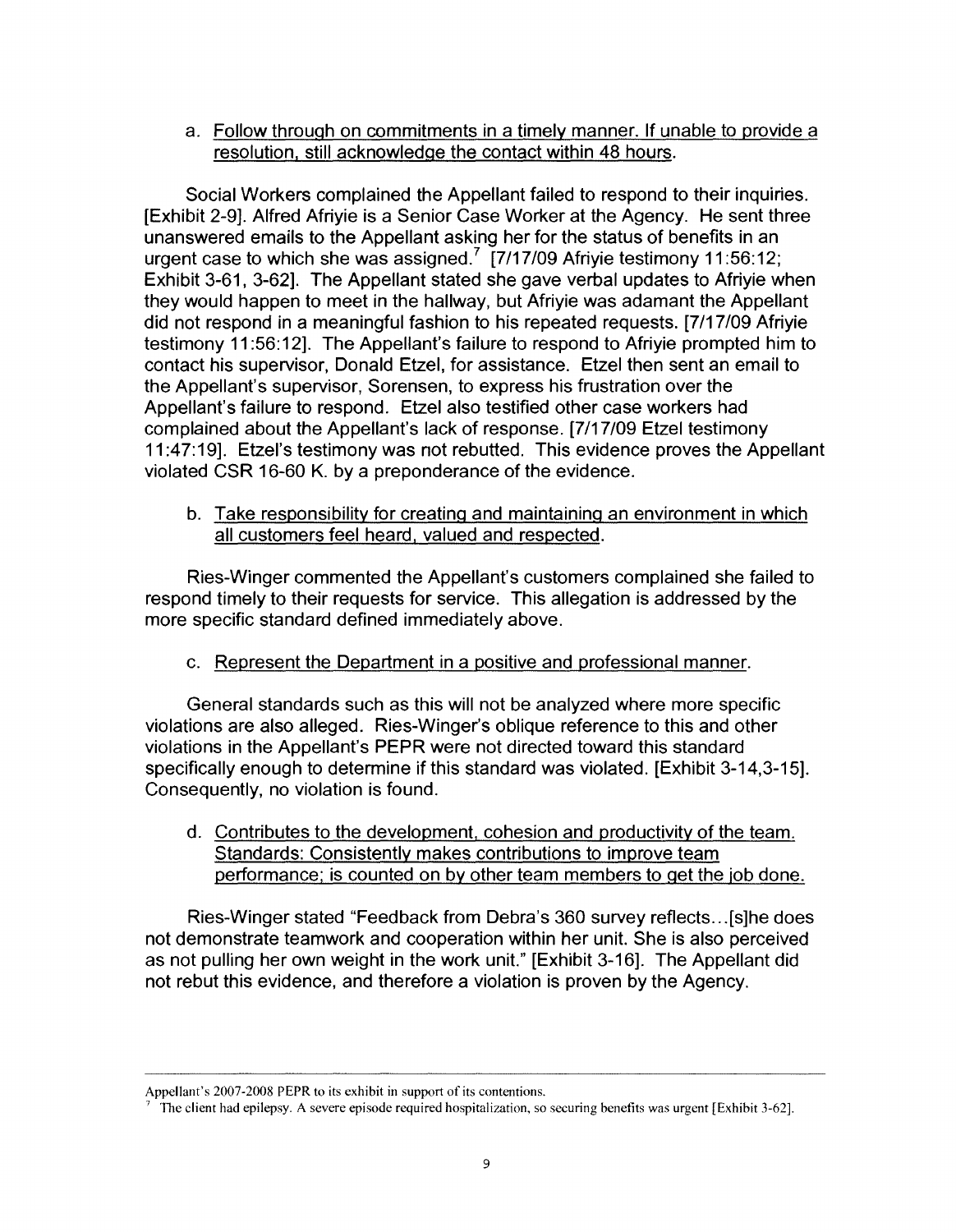e. Follows the performance and conduct standards for the section. and ensures that the essential duties and responsibilities of your job are fulfill in an acceptable manner. This allegation was addressed more specifically in the analysis of the Appellant's PIP compliance.

#### f. Observes all reporting, leave and punctuality standards.

The Agency alleged "your attendance has also not improved. You exhausted your sick leave bank in November and were charge[d] with 4.5 hours of Unauthorized Leave without Pay on November 25<sup>th</sup>. In the month of December you arrived late on December  $9^{\text{th}}$ , 11<sup>th</sup>, 16<sup>th</sup>, 17<sup>th</sup>, 18<sup>th</sup> and 19<sup>th</sup>." [Exhibit 2-7]. The Appellant replied she was on authorized leave, however, as stated above, the dates of her FMLA leave did not rebut the Agency's contention that she was absent without authorized leave on the dates identified by the Agency that were not during the Appellant's FMLA leave. The Appellant violated this standard.

g.-k. The following standards were addressed by more specific rule violations elsewhere: "Takes personal responsibility for performance, attitude, motivation and work products and outcomes; Initiates corrective action to improve ability to satisfy performance or conduct standards; If a problem arises, communicates it immediately to immediate supervisor; Follows through on commitments to coworkers, supervisors, customers; While being paid on company time works productively and effectively. [Exhibit 3-2].

I-aa. As for the remaining duties and standards cited by the Agency at Exhibit 3-2 and 3-3, the Agency did not specify what evidence tended to prove the Appellant violated such duties or standards, and it was not evident from the evidence what evidence might tend to prove such violations. Insofar as the Agency alleged the Appellant violated the remaining standards specified in Exhibit 3-2 and 3-3, those violations are not established.

#### **7. CSR 16-60 L. Failure to observe written departmental or agency regulations, policies or rules.**

To prove a violation of this rule, the agency need only prove that there was a written policy, the employee was aware of the policy, and the employee failed to follow the policy. In re Mounjim, CSB 87-07 A., 6 (1/8/09). The Agency claimed the Appellant violated the following Departmental Rules and Regulations

a. DHS Employee Handbook p. 41. This policy imitates the proscription against improper and excessive use of City equipment for personal email use. For reasons stated above, the Agency failed to prove the Appellant violated this provision by a preponderance of the evidence.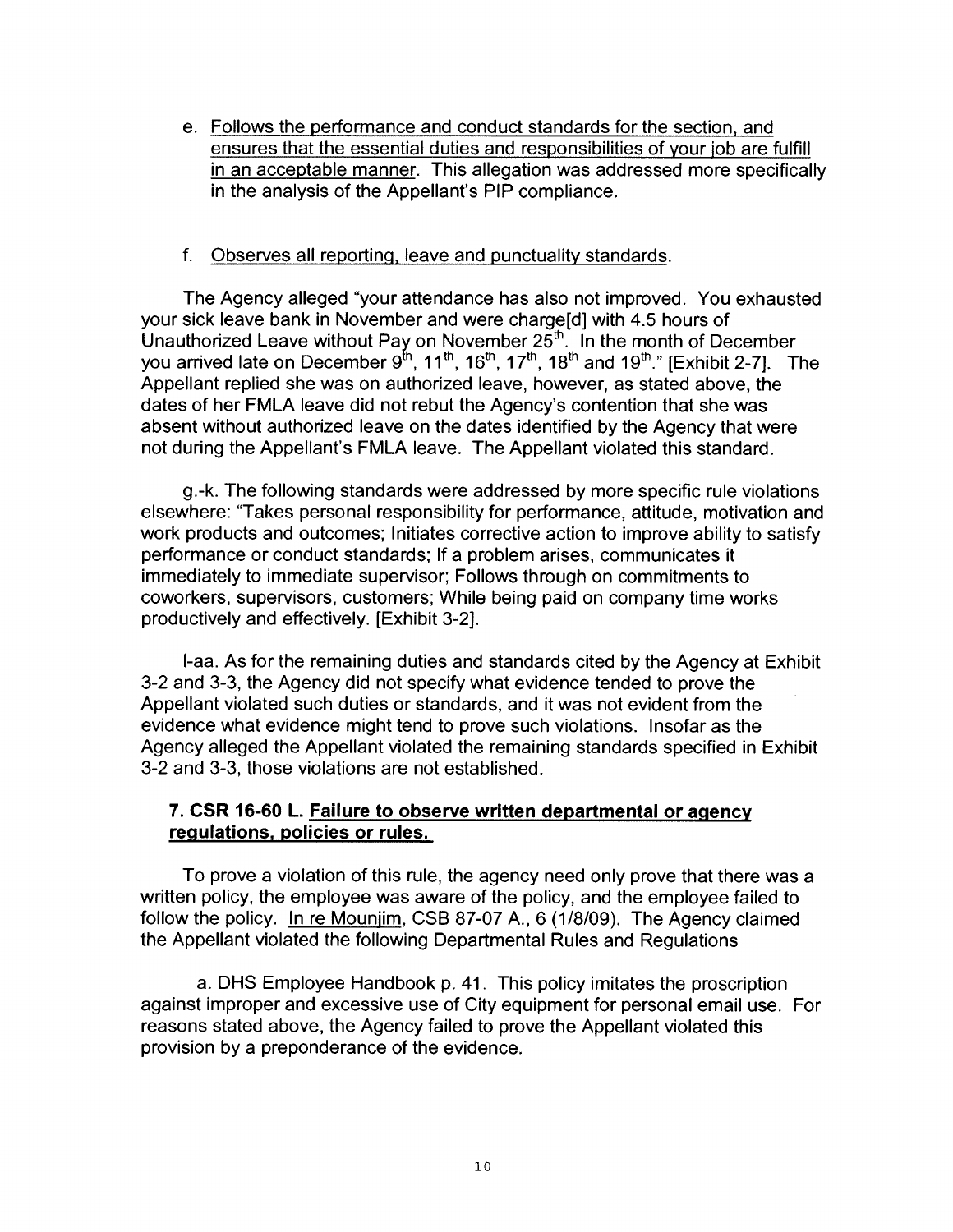b. OHS Privacy and Security manual p. 40. The language in this policy repeats the language, cited immediately above, concerning use of email at work. For reasons as stated above, the Agency failed to prove this violation by a preponderance of the evidence.

#### **4. CSR 16-60 Z. Conduct preiudicial to the good order and effectiveness of the department or agency, or conduct that brings disrepute on or compromises the integrity of the City.**

To sustain this violation, the agency must prove the Appellant's conduct hindered the agency mission, or negatively affected the structure or means by which the agency achieves its mission. In re Simpleman, CSA 31-06, 10 ( 10/20/06). While the potential for harm from the Appellant's negligent performance was substantial, the Agency provided no evidence of actual harm to the Agency or to the City, as required by the second portion of this rule. The Agency also failed to prove the Appellant's actions or negligence prejudiced the structure or means by which the Agency accomplished its mission. In re Strasser, CSA 44-07, 4 (10/16/07), aff'd In re Strasser, CSB 44-07 (2/29/08).

#### **VI. APPELLANT CLAIMS**

While the Appellant did not allege discrimination based upon a protected class, she claimed she was treated less favorably than others. [Appeal, Appellant opening statement]. The only other similarly situated employee, Genner, dispelled that allegation as Genner received the same type and number (or more) of assignments than the Appellant, and met the same performance standards which the Appellant failed to meet. In addition to her own case load, she inherited a portion of the Appellants cases after the Appellant's termination, yet she continued to meet the same performance standards that were not met by the Appellant. [Ries-Winger testimony; Genner testimony].

Next, the Appellant claimed bias by Ries-Winger. The evidence shows quite the contrary. Allen testified she disapproved of Ries-Winger's extraordinary attempts to mentor, coach and retain the Appellant well-after it became apparent to Allen, that the Appellant's performance required termination. Indeed, Ries-Winger went to great lengths to give the Appellant repeated opportunity to learn and improve her performance. Ries-Winger's daily meetings, detailed daily assignments and detailed follow-up emails provided more feedback and opportunity than any reasonable supervisor would be expected to provide. Ries-Winger's unflappability and patient explanation of her continued efforts with the Appellant, even faced with withering cross-examination, underscored her patience with the Appellant. There was no evidence of the slightest degree of bias or any other impropriety in Ries-Winger's relationship with the Appellant.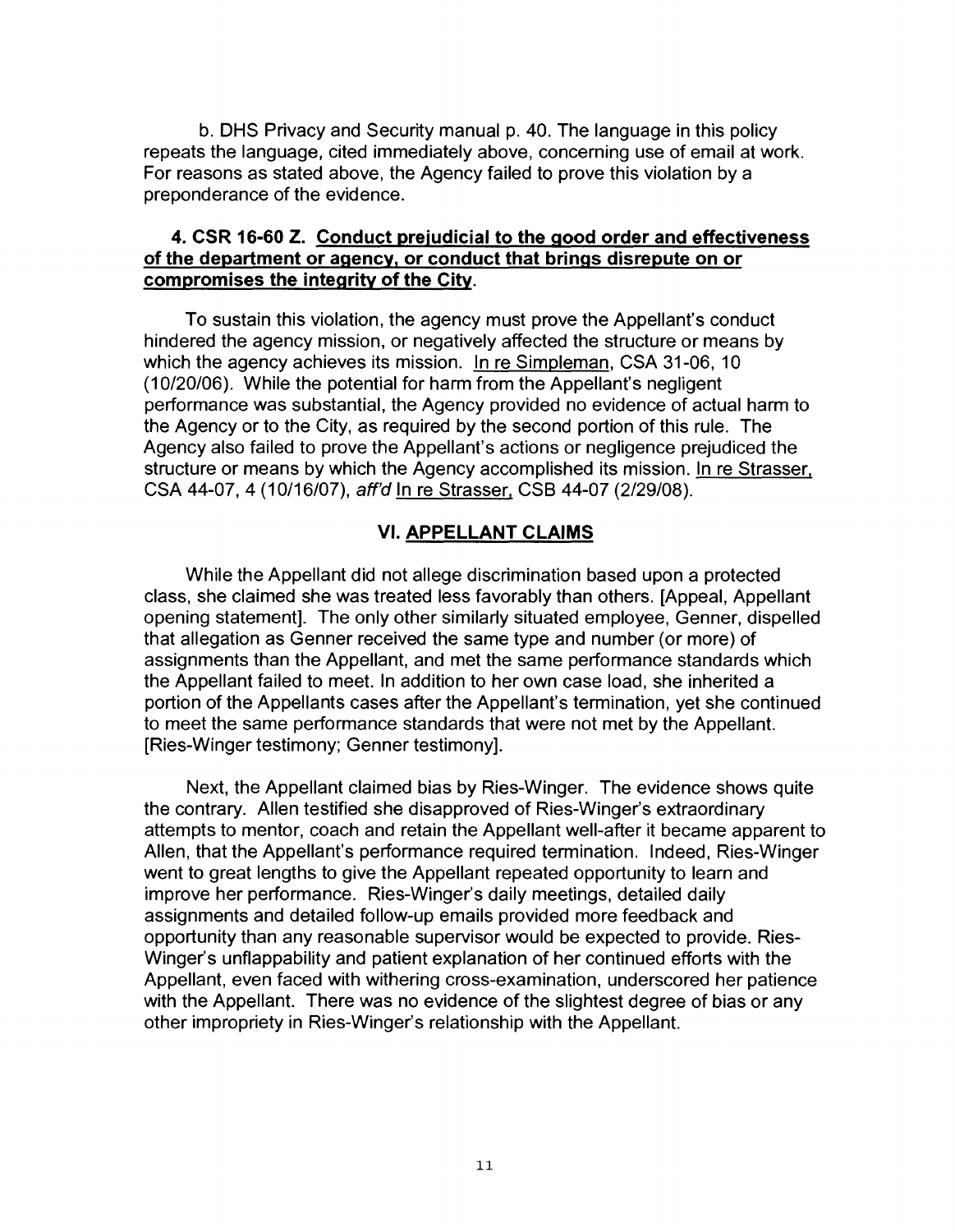# **VII. DEGREE OF DISCIPLINE**

The purpose of discipline is to correct inappropriate behavior if possible. Appointing authorities must consider the severity of the offense, an employee's past record, and the penalty most likely to achieve compliance with the rules. CSR § 16-20.

#### A. Severity of the violations

The Appellant's duty to submit timely assignments was not just an academic exercise. There were tangible consequences to the most vulnerable population serviced by the City: children with severe medical and financial needs. Therefore the Appellant's failure to submit 63 assignments on time, or not at all, had the potential to result in great harm. In addition, her failure to submit her assignments required others to take up the slack.

#### B. Past Discipline

The Appellant received the following prior discipline.

| August 15, 2008   | Temporary reduction in<br>pay | Performance problems<br>and Inappropriate use of<br>email [Exhibit 3-23]; |
|-------------------|-------------------------------|---------------------------------------------------------------------------|
| May 27, 2008      | <b>Written Reprimand</b>      | Performance issues<br><b>[Exhibit 3-31]</b>                               |
| March 7, 2008     | Written Reprimand             | Performance and<br>attendance problems<br>Exhibit 3-38]                   |
|                   |                               |                                                                           |
| October 19, 2007  | <b>Written Reprimand</b>      | Performance and<br>attendance problems<br>[Exhibit 3-43]                  |
| July 3, 2007      | 1 Day Suspension              | <b>Excessive internet use</b><br>Exhibit 3-47]                            |
| February 28, 2007 | <b>Verbal Reprimand</b>       | Sick leave abuse [Exhibit<br>$3 - 511$                                    |
| May 13, 2005      | <b>Verbal Reprimand</b>       | Failure to attend<br>scheduled orientation<br>Exhibit 3-57]               |
| February 10, 2005 | Written reprimand             | <b>Failure to review</b><br>compliance cases [Exhibit]<br>$3 - 54$        |